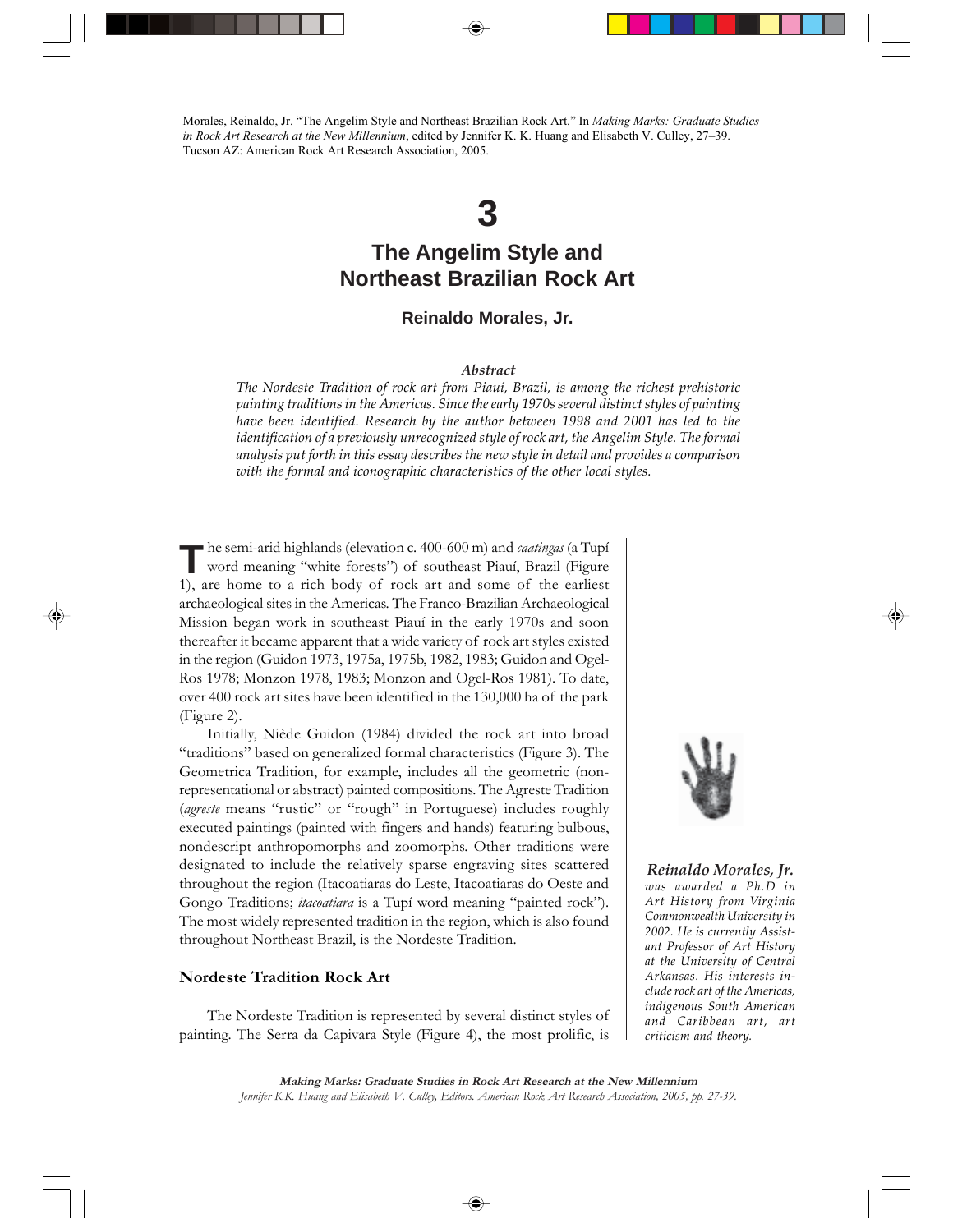

**Figure 1.** *Northeast Brazil (left) and southeast Piauí (right) with the approximate limits of Serra da Capivara National Park indicated (elevation: 200 to 600 m, in 100 m intervals).*



**Figure 2.** *Serra da Capivara National Park and approximate locations of selected sites discussed: a) Angelim do Barreirinho; b) Arapoá do Gongo; c) Caboclo; d) Invenção; e) João Arsena; f) Pedra Furada; g) Salitre; h) Viaduto I.*

characterized by small, mostly red-monochrome anthropomorphs (3-12 cm, generally) and zoomorphs (10-50 cm, generally). These brushpainted figures frequently suggest movement, with limbs bent as if running or engaging in some other activity. Anthropomorphs generally outnumber zoomorphs, although ratios differ greatly from site to site. The figures are arranged in groups (solitary figures are exceedingly rare) usually with no consistent ground line, taking advantage of any available painting support. The iconography evident in these diverse compositions frequently includes apparent hunting and/or warfare, sex, and curious arrangements of anthropomorphs in long lines suggesting a group procession, dance or display (these are easily mistaken for mere "tally" marks in some cases as the figures are frequently abstracted down to very simple linear forms).

In contrast to the Serra da Capivara Style are compositions featuring elaborate, elongated, occasionally polychrome figures: the Serra Branca Style and the Salitre Subtradition (Figure 5). The Salitre Subtradition should be considered simply a separate style rather than a subtradition ("subtradition" was a designation originally intended to simply indicate a geographic distinction; see Ogel-Ros 1985). The Serra Branca and Salitre Styles are among the most sophisticated figurative paintings in Brazilian rock art. Generally ranging between 20 and 60 cm in size, these paintings exhibit a highly refined sense of draftsmanship, especially in the rigidly rectilinear anthropomorphs of the Serra Branca Style. These figures are usually arranged side by side in a fairly unified horizontal tableau. It is common to have one or more smaller "attendant" figures juxtaposed beside a larger anthropomorph. The larger figures are almost always frontal while the attendant figures, including zoomorphs, are usually in profile. While indications of gender are common, "sex scenes," such as those common in the Serra da Capivara Style, are absent. The active hunting and/or warfare iconography of the Serra da Capivara Style is replaced in the Serra Branca Style by compositions that appear to stress display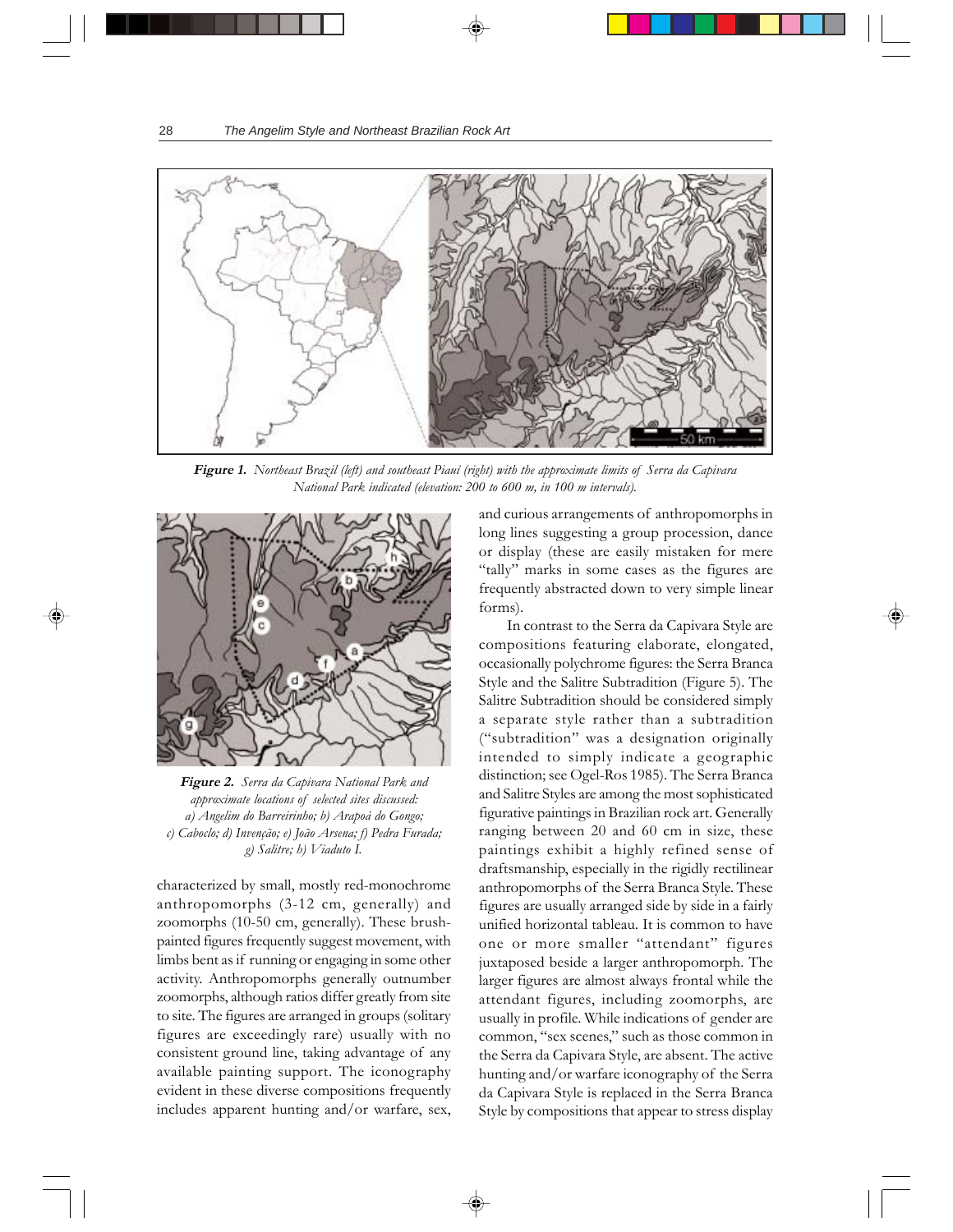

**Figure 3.** *Rock art traditions in Serra da Capivara National Park (scale in centimeters): a) Geometrica Tradition (from Salitre; red monochrome); b) Agreste Tradition (from Extrema II; red monochrome); c) Itacoatiaras do Leste Tradition (from Riacho Santana); d) Itacoatiaras do Oeste Tradition (from Buraco de Pajéu); e) Gongo Tradition (from Caldeirão do Deolindo) (c, d, and e, adapted from Guidon 1984: pls. 28, 31, 32).*



**Figure 4.** *The Nordeste Tradition (scale in centimeters; all red monochrome). Serra da Capivara Style examples from a) Entrada do Pajau, b) Extrema II; c) Caldeirão do Rodrigues I; d) Perigoso; e) Sobradinho; f) Roça do Raimundão; g) Baixão da Vaca.*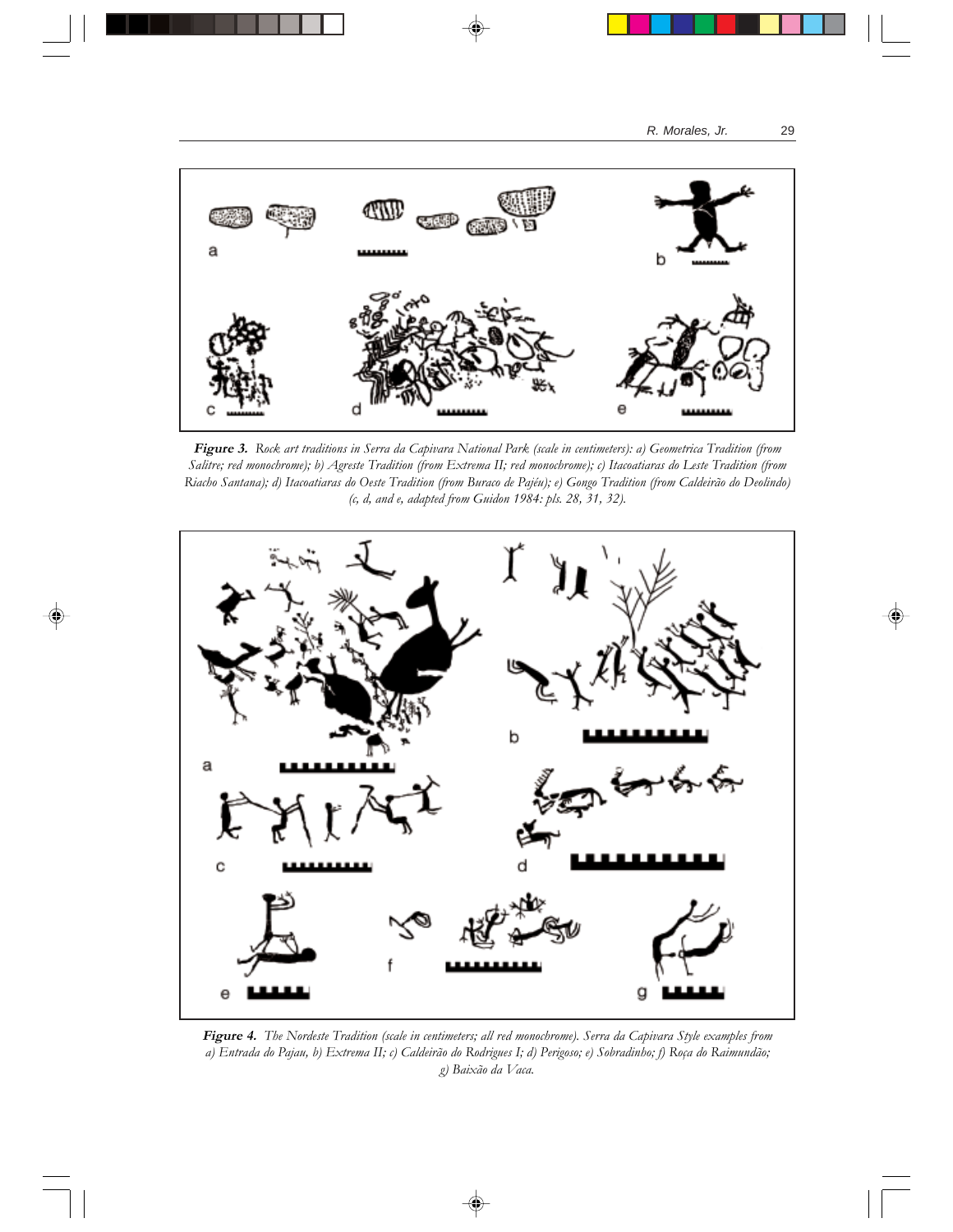

**Figure 5.** *The Nordeste Tradition (scale in centimeters; all red monochrome). Serra Branca Style examples from a) Caboclo; b) Morcego; c) Levada do Caldeirão do Dentro; d) Rancharia. Salitre Style examples from e) Laura; f) Boqueirão do Paraguaio I; g) Salitre (red and yellow polychrome).*

of hunter/warrior status—strongly suggesting the sort of ritual display found elsewhere in pre-Columbian art.

Since these traditions and styles were first introduced by Guidon in 1984 they have remained essentially unchallenged (with the above noted exception of Ogel-Ros 1985). Research by the author between 1998 and 2001, however, has led to the identification of a previously unrecognized style of rock art—the Angelim Style. The fact that this style was not previously recognized was likely due to the original researchers' approach to classifying painting styles through the use of a methodology that privileged iconology (interpretations of content) over form as a means of defining style. The present analysis defines the new Angelim Style based upon form, not iconography or a presumed iconology. "Style," as it is used here, simply means "how something is done" (evident in its form), apart from and independent of subject matter (the realm of iconography) or interpretations of meaning (the realm of iconology; see Panofsky 1955:28-54; for similar approaches to style, see Greer 1995:56- 61; Grieder 1996:140-143; Honour and Fleming 2002:vii; Kleiner et al. 2001:xix-xx).

# **The Angelim Style**

The Angelim Style was named after the site of Angelim do Barreirinho in Serra da Capivara National Park (Figure 2). The site lies at the top of a talus along the southern rim of the Serra Nova (north of the village of Barreirinho). The single composition at the site is in a slightly recessed area of the creamy yellow sandstone wall (Figure 6). Much of the pigment was either very thin originally, or has faded considerably. Since the 1970s, when it was shown to the Franco-Brazilian Archaeological Mission, a large hive of *arapoá* (black bees, *Trigona ruficus*) in an *angelim* tree next to the panel have been partially responsible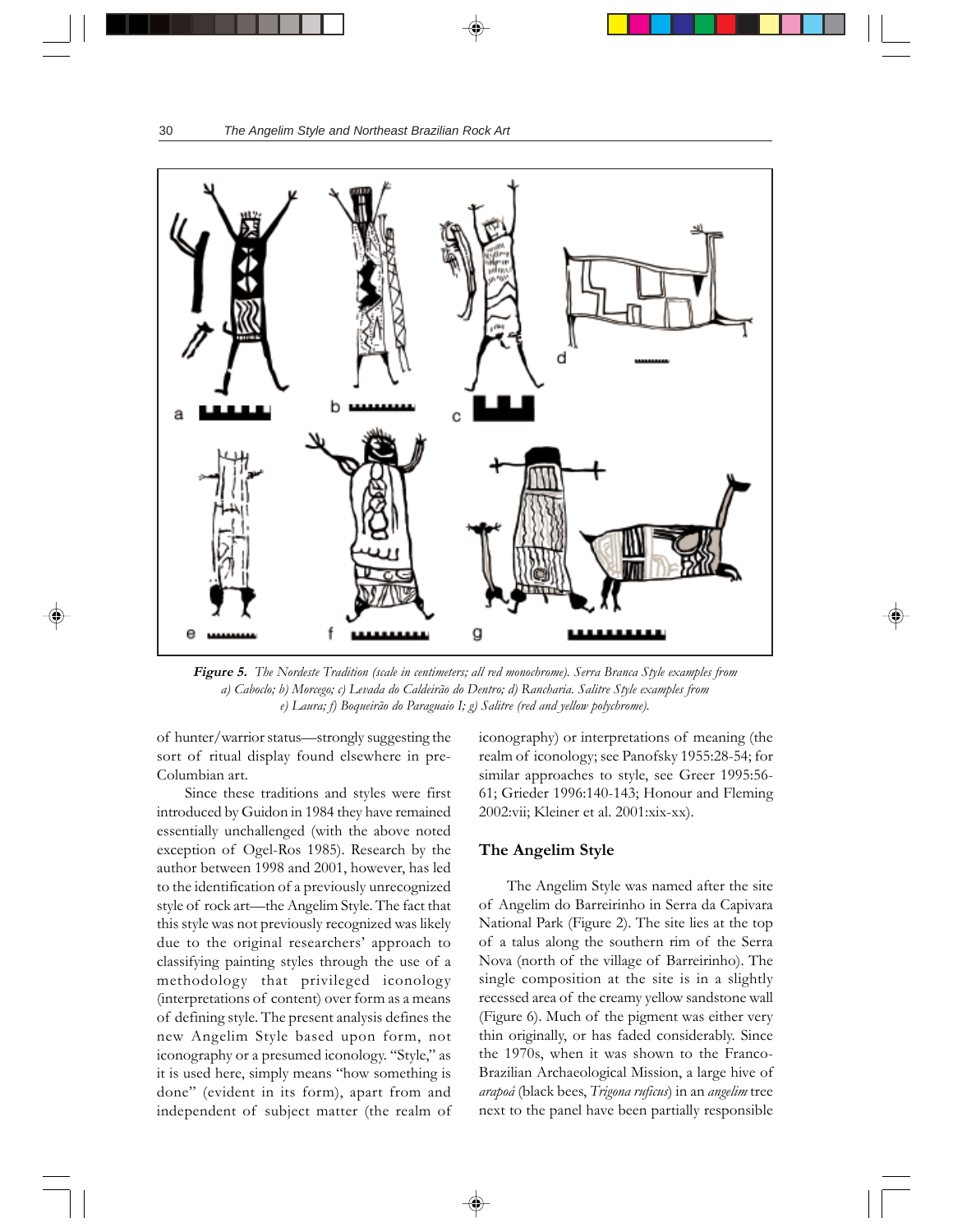

**Figure 6.** *The composition at Angelim do Barreirinho (scale in centimeters; red-orange and light yellow polychrome).*

for keeping the paintings free from vandalism. The landowner and original guide for the Franco-Brazilian mission, Sr. Nivaldo, is most responsible for the pristine condition of the site, thanks to his excellent stewardship.

A total of six anthropomorphs and two cervids are still visible, each outlined in light red or orange. Four of the anthropomorphs are filled with white or light yellow. The composition is predominantly horizontal, with the primary anthropomorphs following a slight upward-tilting (left to right) seam in the sandstone bedding. Each of their legs lie in this seam. The two framing anthropomorphs, while smaller, are positioned with their arms along the same line as the arms of the three central figures. The far left anthropomorph breaks this tableau, but is actually at the same height as the far right anthropomorph. The cervids frame the right side of the composition vertically. The lower cervid is juxtaposed with its back running along the same geological seam that runs through the legs of the primary figures.

Three central anthropomorphs dominate the panel (Figure 7). Each are elongated orant figures (frontal anthropomorphs, arms outstretched) with attenuated appendages, apparent "headdresses," and individual internal patterning. Two show clear phalli. They were each most likely executed interior first, with fingers, then outlined with thin (3-4 mm) lines, leaving the appendages openended. Two smaller anthropomorphs also have "headdresses" and are less elaborate versions of the central figures. These were possibly painted by a second artist (probably at the same time as the two cervids, based on their line quality, lack of interior fill, and use of available space). One is ithyphallic, and the other has a single interior zigzag design. The last (sixth) anthropomorph is different from the others in the composition. It has more naturalistic proportions, and lacks any internal patterns or apparent head ornamentation. This might have been a later addition by a different hand (a third possible painter). This is also suggested by the fact that it has the most well preserved white pigment—much more visible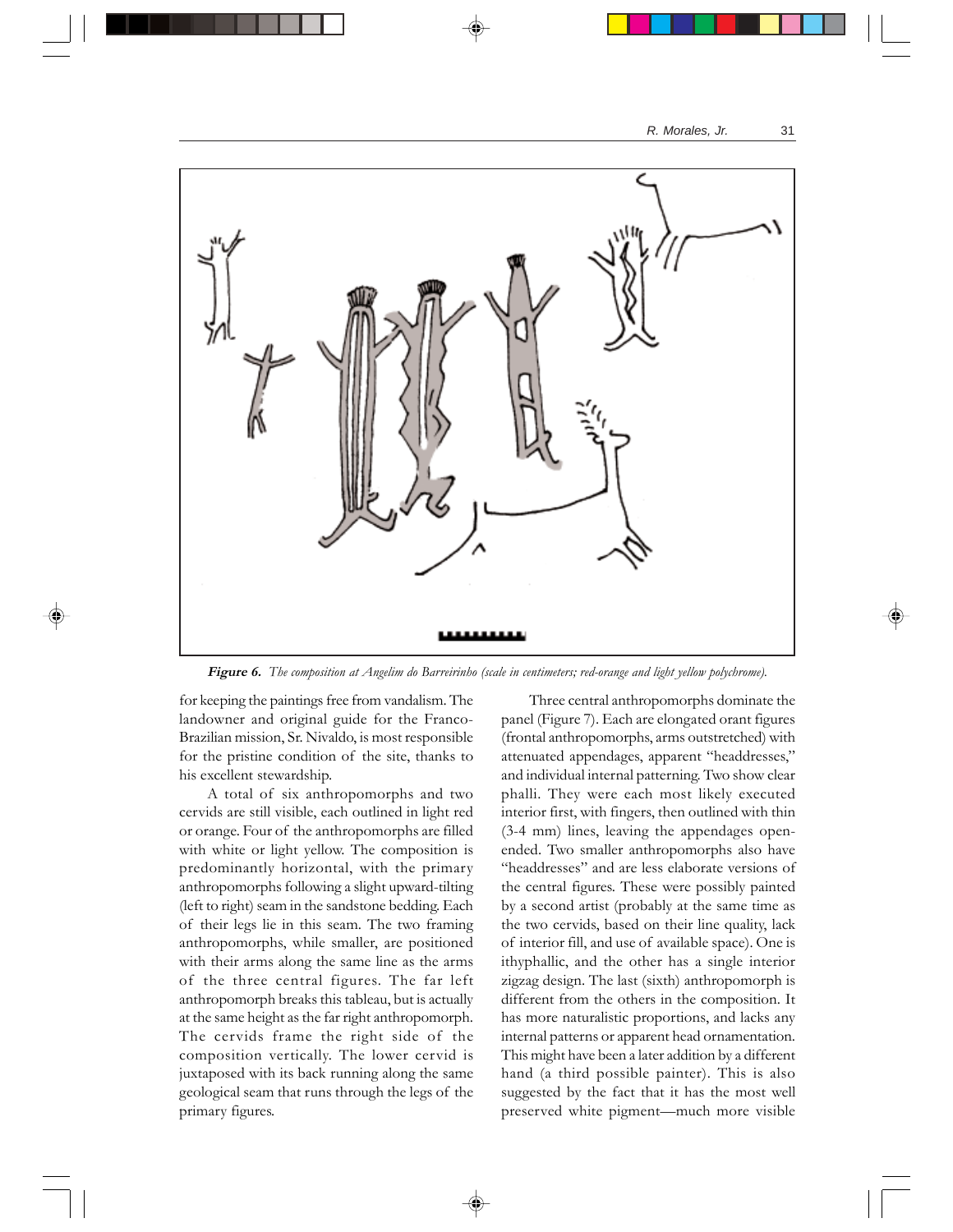

**Figure 7.** *Central anthropomorphs from Angelim do Barreirinho.*

than the white or light yellow fill in the other figures.

The two cervids share the same open-ended treatment as the anthropomorphs, exhibiting a very graceful approach to depicting the contours. The outlines of each (albeit partial) cervid reveal a very sophisticated break with the "oval torso and attached lines for legs" convention of the Serra da Capivara Style. The appendages (legs, tail, and neck) are outlined and treated as part of the overall form rather than as mere one-line attachments to the torso. For example, the line of the bottom cervid's back stops abruptly where the nape begins. The neck and head were not *added to* the torso; instead, they were depicted as a *continuation* of the form. The transition from neck to chest is a continuous line, perhaps a single brushstroke, with only a slight curve indicating the chest area.

The front legs are depicted as open-ended forms with slightly fluted termini suggesting hoofs. The area of the legs closest to the torso has a slight bulge, suggesting the cervid's natural musculature. The outline of the torso is broken by the legs in the same manner as it was at the neck transition—the overall torso shape is not compromised. The torso line continues around the belly of the cervid maintaining a consistent outline. A short line, perpendicular to the lines of the legs, is added to fill the gap and maintain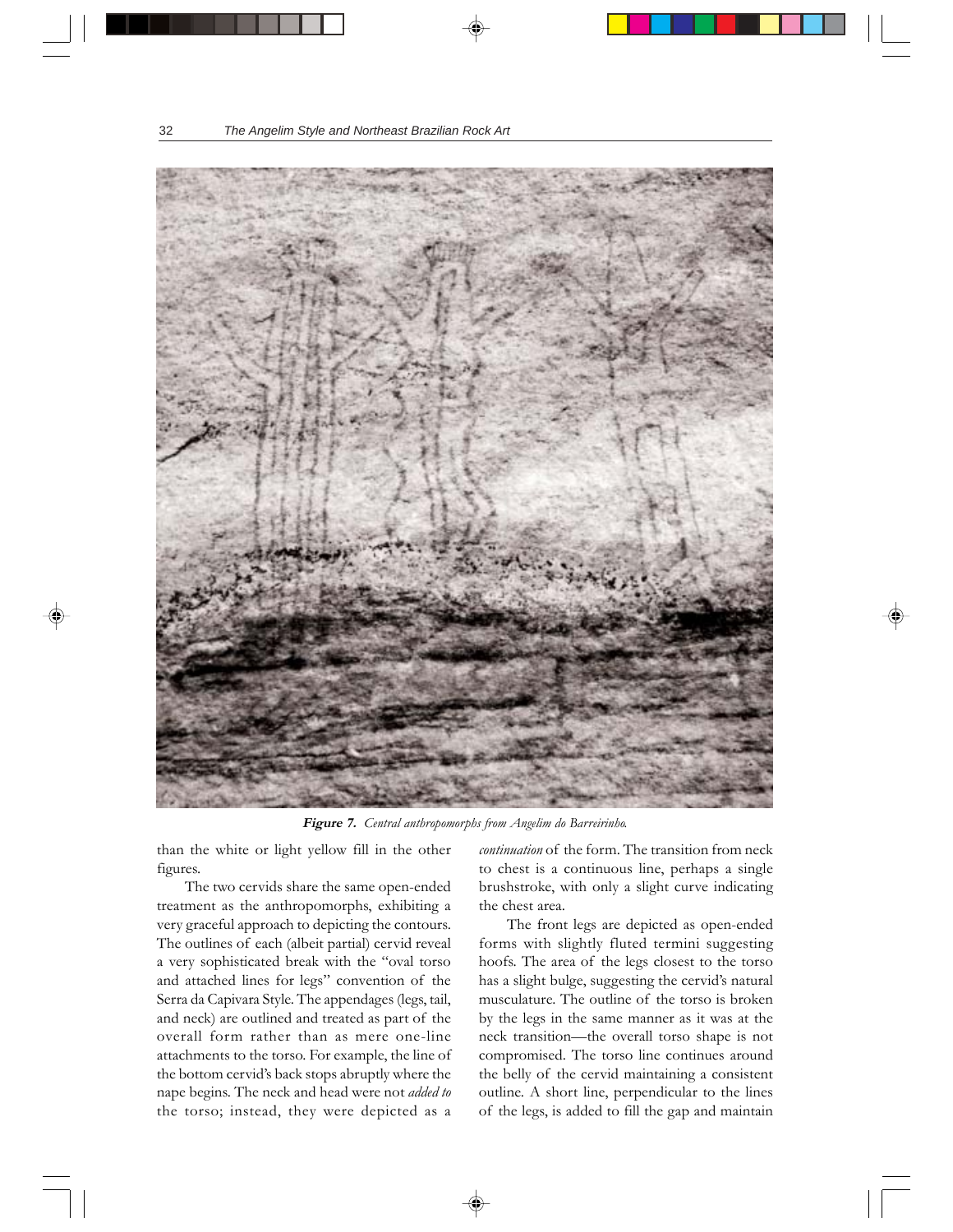

**Figure 8.** *Solitary Angelim Style anthropomorphs (scale in centimeters) from a) Caboclo (red monochrome); b) Calderão da Vaca (dark red and white polychrome); c) Pedra Furada (red and white polychrome); d) Levada do Caldeirão do Dentro (red monochrome).*

the continuity of the torso line—preserving the overall integrity of the form, despite the gap where the legs connect. The line of the rear leg is one continuous brushstroke forming the rump and part of the open-contour tail. The legs of the upper cervid are suggested by three parallel, openended curved lines—the negative space between the lines is used as a design element. This same use of negative space is also seen in the treatment of the lower cervid's rack, which is represented by a series of short parallel unconnected lines, like a herringbone pattern. The heads are ovals, at a right angle to the line of the neck, with the ears represented as an oval at the back of the head of the lower cervid. Close observation reveals that the entire form of a galloping cervid was expressed with only a few brushstrokes, each carefully preconceived so as to keep the integrity of the overall form foremost in mind.

#### **General Characteristics of the Style**

Angelim do Barreirinho is rare among other Angelim Style compositions, having numerous anthropomorphs and associated zoomorphs in a single panel. Angelim Style motifs (especially anthropomorphs) are almost always limited to a very few isolated examples at each site (Figure 8). Pedra Furada and Angelim do Barreirinho each

have the most examples of this style in the sites studied to date. Pedra Furada has hundreds of motifs representing many different styles, but only a handful in the Angelim Style scattered across the site. Angelim do Barreirinho, on the other hand, is one of the rare sites in the region with only a single style of rock art present. Solitary zoomorphs (usually cervids) are the most common compositions in this style, although some compositions with groups of zoomorphs are also found.

Angelim Style paintings are frequently polychrome. The interiors of the figures were executed in white or yellow, primarily with fingerwidth lines. The outlines are usually red or orange, executed with brush strokes about 3-4 mm wide. Some white interiors are still very clear, but others have faded considerably. The outlines conform to the interior shapes, indicating that they were most likely painted after the interiors rather than serving as an outline to be subsequently filled in. Appendages are usually outlined with the ends terminating in either parallel or slightly fluted open-ended lines. The most unique and diagnostic feature of these paintings is this use of openended contours. This was addressed by Guidon and Anne-Marie Pessis in their analyses of other local styles (Guidon 1984:178, 183; 1998:45; 1991:55; Pessis 1987:270, 292, 319; Pessis and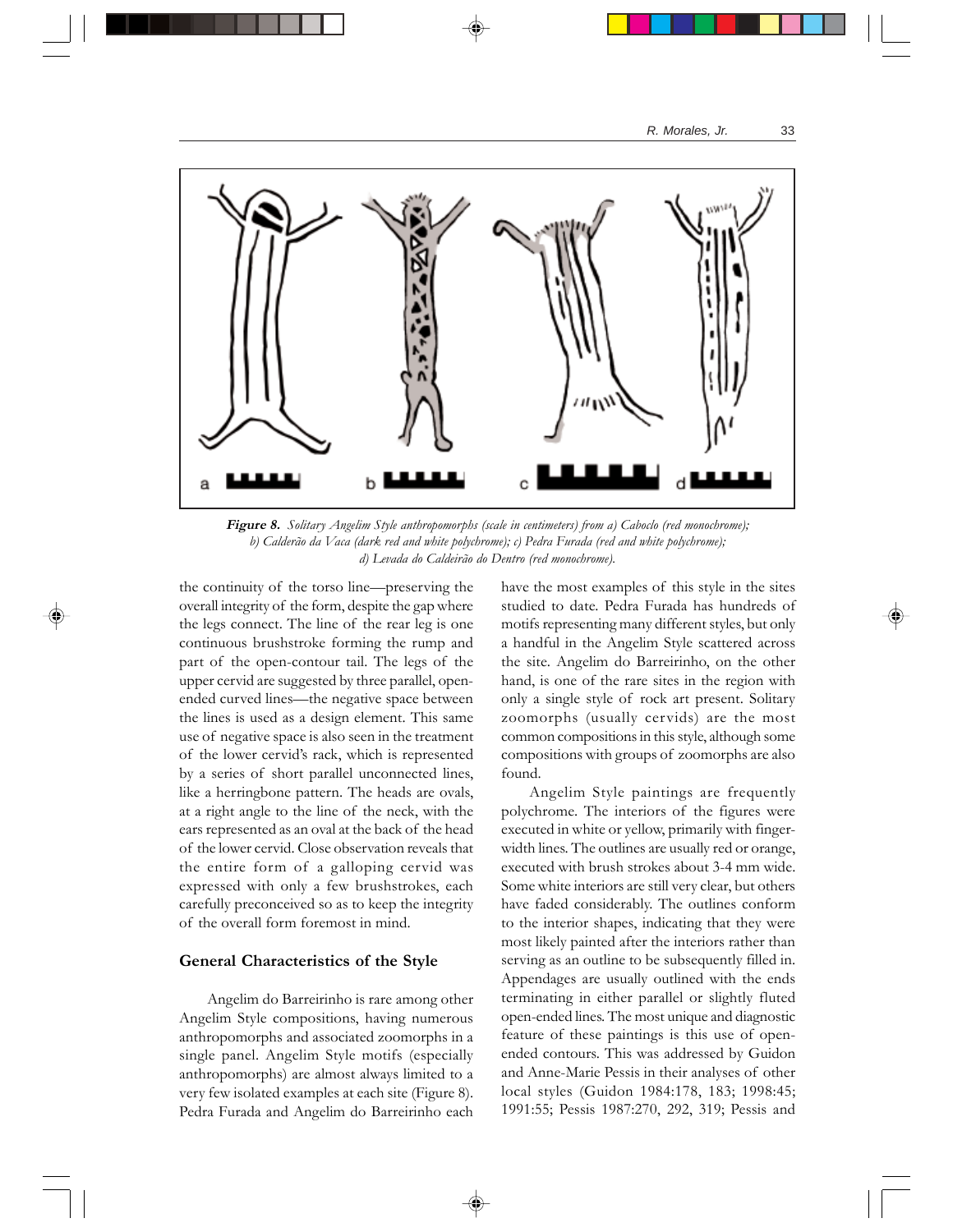Guidon 1992:27), but was not recognized as formal evidence of a separate, distinct style.

The most formally consistent figures from site to site are the cervids. Their legs are frequently suggested by three parallel curving lines. When present, the rack is suggested by a series of short parallel brushstrokes. The torso shapes are never compromised. The torso line between the front and hind legs is perfectly consistent with the contour on either side. Transitions from torso to neck to head always maintain the integrity of the interior shape. This further supports the idea that in the polychrome figures the interiors were executed first, establishing the shape of the figure, with the outlines executed later. This is important to understand, since the white pigment recipes used were less permanent than the red or orange recipes. This has resulted in the almost complete loss of the interior pigment in some figures. What

appear at first glance to be monochrome figures may in fact have been polychrome originally. Monochrome figures and zoomorphs other than cervids also occur, yet even in these instances the same integrity of form is maintained (Figure 9).

With rare exceptions Angelim Style compositions do not appear to have been intentionally juxtaposed with figures of other styles, although the reverse is suggested. The Angelim Style cervid from Pedra Furada (Figure 10) is located in the center of a small oval niche in the massive rockshelter wall. Above and below the Angelim Style cervid are several Serra da Capivara Style figures, which were most likely added later since they are relegated to the periphery of the niche. This selection of a natural niche is common in the style. The solitary zoomorphs from Serrinha I and Cajueiro (Figure 9f and i), were likewise placed in small oval niches.



**Figure 9.** *Angelim Style cervids from (scale in centimeters) a) Arapoá do Gongo (red and yellow polychrome; between two Serra da Capivara Style cervids); b) Viaduto I (red and white polychrome); c) Invenção (white monochrome). Other Angelim Style zoomorphs: "fish" at d) Roça do Raimundão (red and yellow polychrome; superimposed over a Serra da Capivara Style rhea); "felines" at e) Viaduto I (red and white polychrome) and f) Serrinha I (red monochrome); "rheas" at g) Invenção (white monochrome) and h) Roça do Raimundão (red monochrome; with two Serra da Capivara Style rheas in front); "monkeys" at i) Cajueiro.*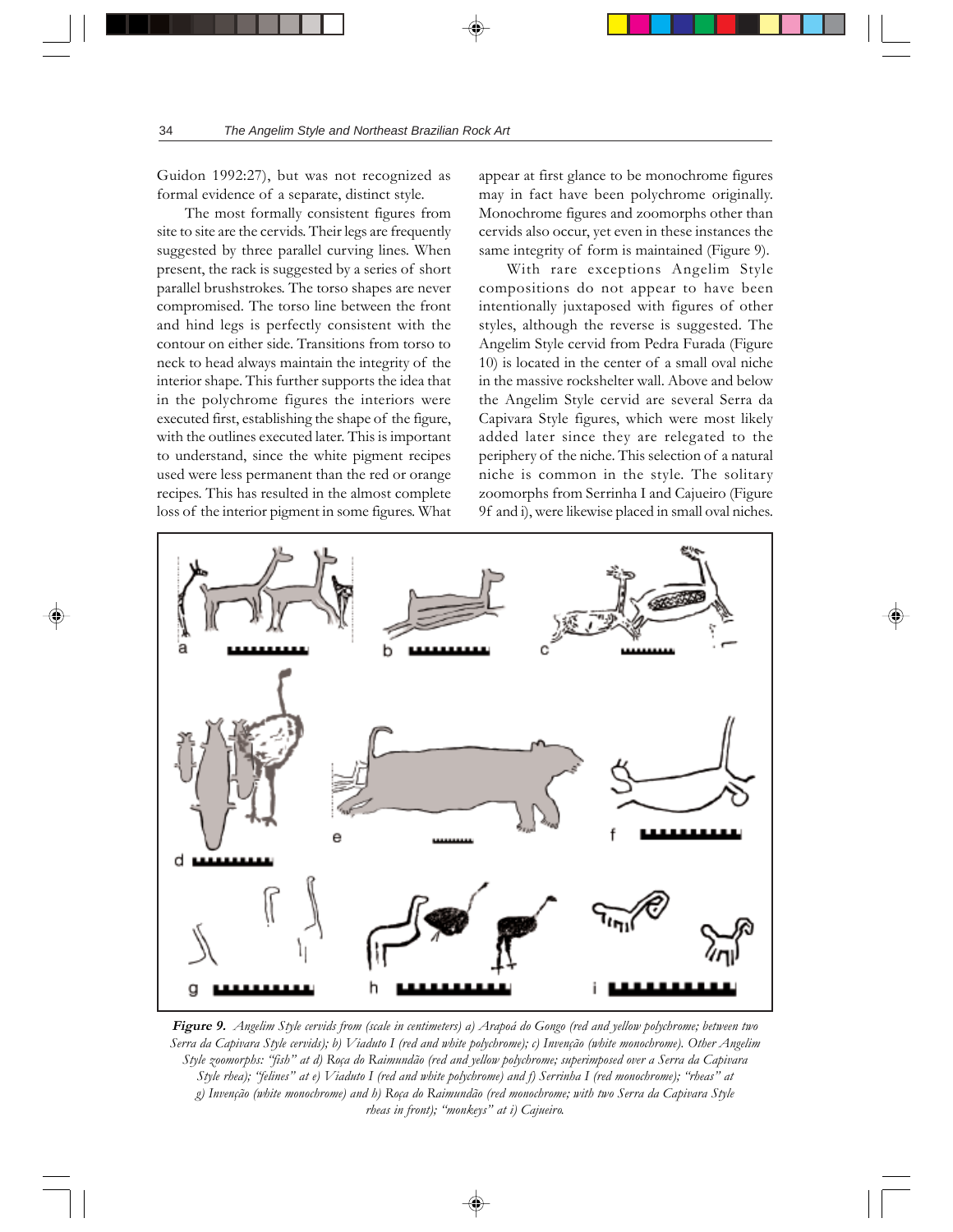## **Iconography of the Angelim Style**

Isolated anthropomorphs (orant) or zoomorphs, formal groups of anthropomorphs or zoomorphs, and anthropomorph/zoomorph pairs are characteristic of Angelim Style compositions. In this sense, the iconography of the Angelim Style is consistent with the Serra Branca and Salitre Styles. Zoomorphs are the most common representations. While the position of the cervids' legs suggest movement (consistent in the other styles), the anthropomorphs are characteristically static, frontal, orant figures (found primarily in the Serra Branca and Salitre Styles). The most significant iconographic quality



**Figure 10.** *Angelim Style cervid from Pedra Furada (38 cm long; red and white polychrome; with smaller Serra da Capivara Style cervid below).*



**Figure 11.** *Hunting and/or warfare iconography (scale in centimeters; all red monochrome): a) an "execution" scene from Caboclo; and dart-thrower iconography from b) Arapoá do Gongo; c) João Arsena; d) Serrinha I; e) Canoas da Serra Vermelha; and f) Baixa da Cabaceira.*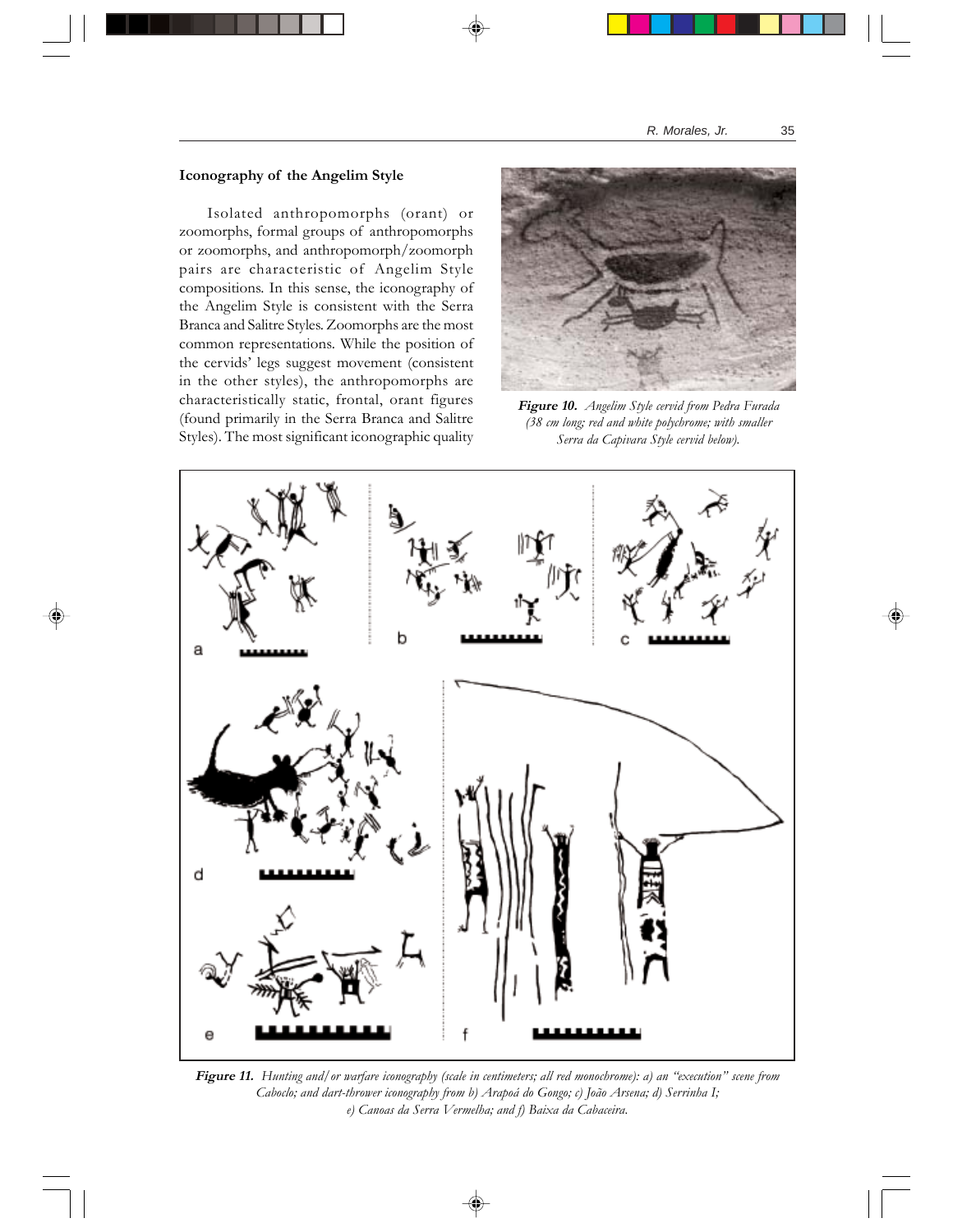| Years<br>B.C.        | 10,000 | 9,000 | $8,\!000$ | $7,\!000$ | 6,000 | 5,000 | 4,000 | 3,000 | 2,000 | $1,\!000$ |
|----------------------|--------|-------|-----------|-----------|-------|-------|-------|-------|-------|-----------|
| <b>Guidon</b> (1986) |        |       |           |           |       |       |       |       |       |           |
| Serra da Capivara    |        |       |           |           |       |       |       |       |       |           |
| Serra Branca         |        |       |           |           |       |       |       |       |       |           |
| Salitre              |        |       |           |           |       |       |       |       |       |           |
| Pessis (1989)        |        |       |           |           |       |       |       |       |       |           |
| Serra da Capivara    |        |       |           |           |       |       |       |       |       |           |
| Serra Branca         |        |       |           |           |       |       |       |       |       |           |
| <b>Guidon</b> (1998) |        |       |           |           |       |       |       |       |       |           |
| Nordeste Tradition   |        |       |           |           |       |       |       |       |       |           |
| Pessis (1999)        |        |       |           |           |       |       |       |       |       |           |
| Serra da Capivara    |        |       |           |           |       |       |       |       |       |           |
| Serra Branca         |        |       |           |           |       |       |       |       |       |           |
| Years<br>B.C.        | 10,000 | 9,000 | 8,000     | $7,\!000$ | 6,000 | 5,000 | 4,000 | 3,000 | 2,000 | 000       |

**Table 1.** *Various chronologies of the Nordeste Tradition that have been proposed by Guidon and Pessis, based upon a presumed evolution from one style to another.*

of the Angelim Style is the lack of any "hunting" or "warfare" iconography. It would be presumptive to call this a "pastoral" or "passivist" style, but accurate to note that no indications of violence are found in these compositions.

Weapons (utilitarian or ritual) are frequently depicted in the other styles (Figure 11). Dartthrower iconography is particularly prevalent in the region. The Serra da Capivara Style compositions from Arapoá do Gongo, João Arsena and Serrinha I (Figure 11b, c and d) show groups of figures wielding dart-throwers and darts, as well as other probable weapons. The figures in these scenes appear to represent a group effort, either against an animal (a feline at Serrinha I) or each other (Arapoá do Gongo and João Arsena). The pair of figures at Canoas da Serra Vermelha (Figure 11e), on the other hand, do not seem to be interacting with the other figures in the composition. This painting appears to represent a *display of their status* as "hunters" or "warriors" (perhaps with mythological connotations). The trio from Baixa da Cabaceira (Figure 11f) suggests this idea of status display even more profoundly. The anthropomorphs exhibit the same refined draftsmanship and elongated rectilinearity characteristic of the Serra Branca Style. Despite the fact that only speculative iconological interpretations are possible, it is significant to note that the widespread "hunting/ warrior" iconography is absent in the Angelim Style.

### **Relative Chronology of the Angelim Style**

Superimpositions of one style over another provide the only available evidence of the Angelim Style's relative chronology within the Nordeste Tradition. Various chronologies of the Nordeste Tradition have been proposed by Guidon and Pessis based upon a presumed evolution from one style to another, as summarized in Table 1. According to these authors, the Serra da Capivara Style marked the appearance of the Nordeste Tradition around 10,000 B.C. This style eventually "evolved" (ca. 6000-8000 B.C.) into the Serra Branca and Salitre Styles. These mark the apex of the "Nordeste peoples" (Guidon 1998:48).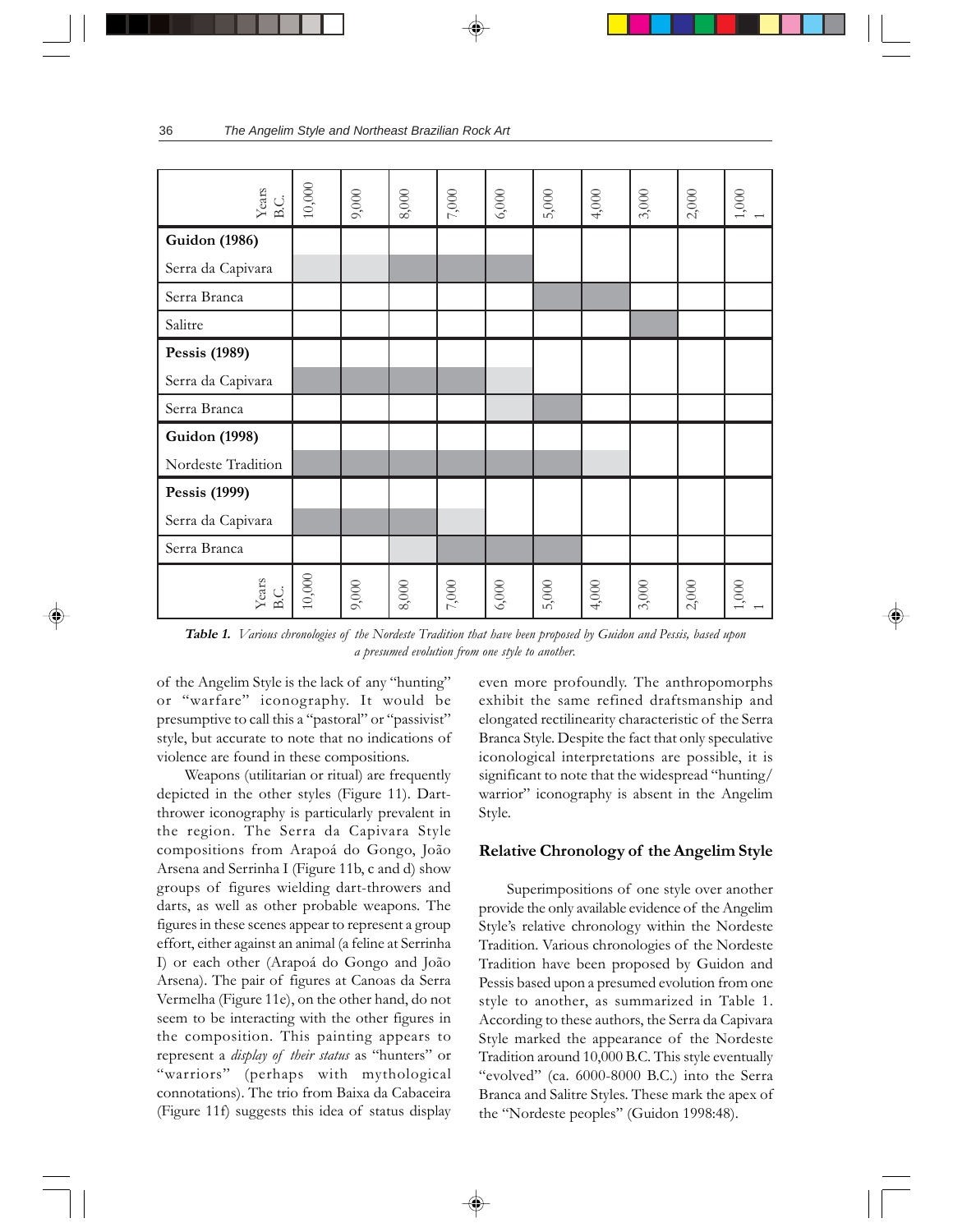

**Figure 12.** *Angelim Style figures at Viaduto I (see Figure 9 b and e) with superimposed Serra da Capivara Style figures.*

As mentioned, the cervid from Pedra Furada (Figure 10) was most likely painted earlier than the Serra da Capivara Style figures above and below it. This is not a superimposition. The most favorable location in the painted area is occupied by the Angelim Style cervid and the other figures occur just below and above it. These latter figures could have been painted first, leaving the center of the niche unpainted, but the locations of other Serra da Capivara Style figures suggests that the painters preferred to center their compositions in available areas, rather than relegate them to the peripheries. This same situation is evident with the pair of Angelim Style cervids at Arapoá do Gongo (Figure 7a), which were framed by two Serra da Capivara Style cervids. At Viaduto I, the Angelim Style "feline" has several Serra da Capivara Style figures painted over it (Figure 12). Two partial Angelim Style anthropomorphs at Figuras do Angical have small Salitre Style anthropomorphs superimposed over them. At the opposite end of the site, however, a polychrome Angelim Style anthropomorph was painted over a Serra da Capivara Style cervid.

Absolute dates (AMS 14C) from Angelim Style pigment samples would help to secure the chronology of the paintings, but these are not available. From the few examples of

superimpositioning available, the Angelim Style was contemporary with the Serra da Capivara Style (under Serra da Capivara Style figures at Viaduto I, and over those at Roça do Raimundão and Invenção). The relative positioning of the Serra da Capivara Style figures from Pedra Furada and Arapoá do Gongo (framing the Angelim Style figures) suggest they were painted later at these sites (after the Angelim Style figures). The Salitre Style anthropomorphs were painted over the Angelim Style figures at Figuras do Angical, hence later.

Considering the paucity of known Angelim Style compositions in Serra da Capivara National Park (versus the immense corpus of Nordeste Tradition rock art), two possibilities exist. Either the style was only used in rare circumstances (being occasion-specific; see Winter 1998:71) or the style existed for only a relatively brief span of time in the region. The Serra da Capivara Style appeared earlier (by c. 9570-8700 B.C. [9650  $\pm 100$ B.P. BETA-32972]; Guidon 1989) but survived longer in the area. The Salitre Style appears to have been later than the Angelim Style, but with only two secure examples of superimpositioning (in a single panel at Figuras do Angical) this remains a tentative conclusion. Iconographically, the Angelim and Salitre Styles are similar enough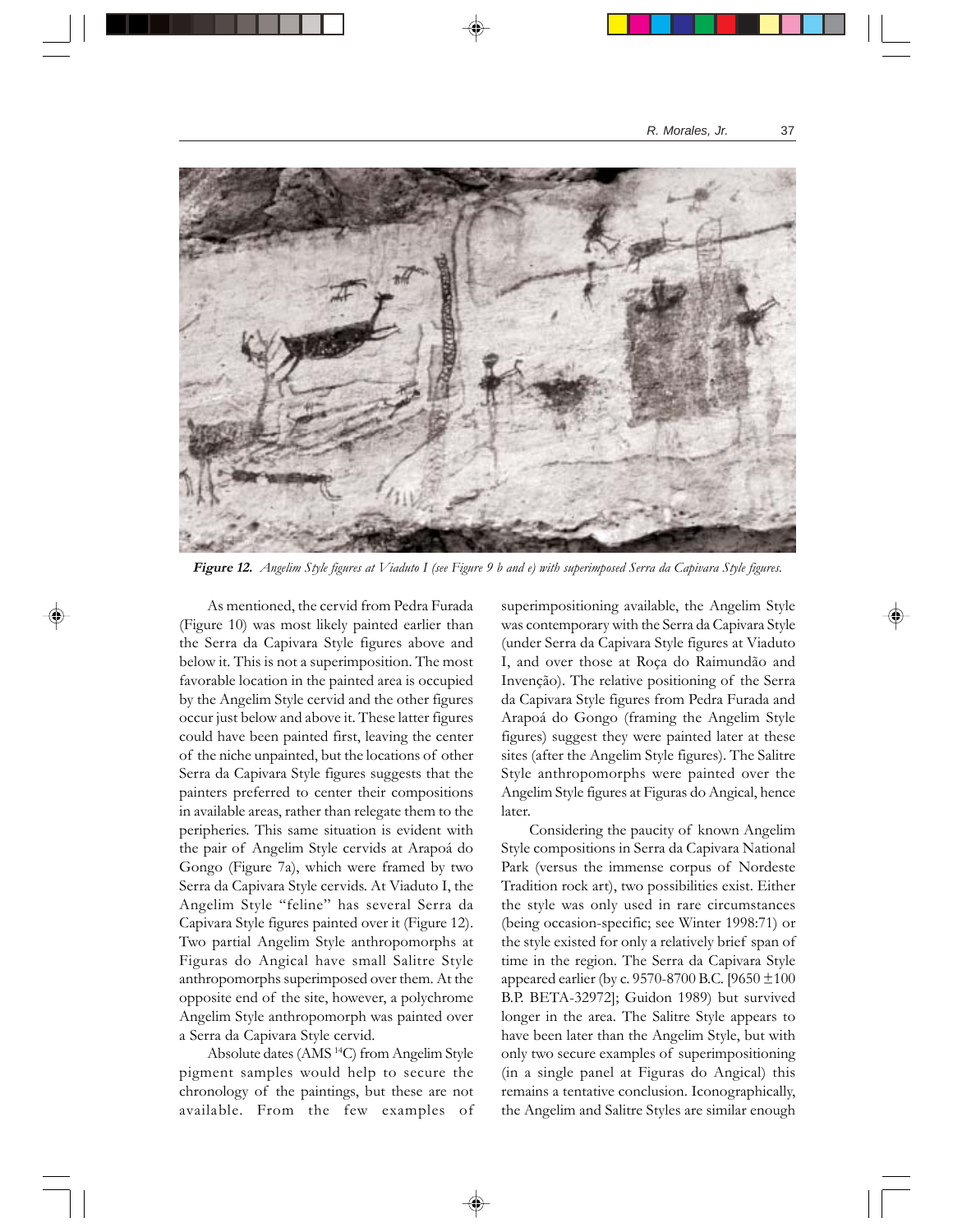to have been closely related in meaning, and perhaps contemporary with each other ("hunting/ warfare" iconography is also absent in the Salitre Style compositions studied to date).

If the most recent chronology of the other styles proposed by Pessis (1989, 1999) is accurate, the Angelim Style would probably date to between 6000 and 4000 B.C. Ethnographic evidence of Northeast and Central Brazilian Indian art production in the context of seasonal ceremonies suggests, however, that the Serra Branca, Salitre and Angelim Styles might date to the period *after* the establishment of the current climatic regime (post-"Climatic Optimum;" see Schmitz 1987), or between 2500 and 500 B.C. This would effectively broaden the Nordeste Tradition chronology.

#### **Summary**

Style is a matter of form, not iconography or iconology. The analysis presented here reveals a unique and previously overlooked style of rock art in Northeast Brazil—the Angelim Style. The defining characteristics of this style, especially the use of open-contour forms, are clearly observable. The iconography, with the exception of hunting/ warfare imagery, is consistent with the most sophisticated paintings of the Nordeste Tradition (the Serra Branca and Salitre Styles). It is therefore reasonable to consider the Angelim Style as another manifestation of that widespread tradition. The relative paucity of Angelim Style compositions suggests it was either fairly shortlived in the region or was a style used only in rare circumstances. The research that led to the identification of this style also led to the discovery of Angelim Style paintings 350 km southeast in the state of Bahia (Morales and Cunha 2004). Future research promises to further expand our understanding of Nordeste Tradition rock art, one of the richest and most sophisticated prehistoric painting traditions in the Americas.

# **References Cited**

#### Greer, John

1995 Rock Art Chronology in the Orinoco Basin of Southwestern Venezuela. Ph.D. dissertation, University of Missouri–Columbia.

#### Grieder, Terence

1996 *Artist and Audience*. 2nd ed. 1990; Brown and Benchmark, Madison, WI.

#### Guidon, Nicole [Niède]

- 1973 *Abris peints de la Serra Branca et de la Serra Nova, région de Varzea Grande, Etat du Piauí, Brésil*. Relevés d'art rupestre préhistorique d'Amerique du Sud, URA no. 5 et RCP 394, Musée de l'Homme. Microfiche. Institut d'Ethnologie, Paris.
- Guidon, Nicole [Niède], and Laurence Ogel-Ros
	- 1978 *L'Abri Chapada dos Cruzes, site de la variété Serra da Capivara, et de style Serra do Tapuio, sud-est du Piauí, Brésil*. Relevés d'art rupestre préhistorique d'Amerique du Sud, URA no. 5, RCP 394, Musée de l'Homme. Microfiche. Institut d'Ethnologie, Paris.

#### Guidon, Niède

- 1975a *Abris Peints de la Serra da Capivara, région de Varzea Grande, Etat du Piaui, Brésil*. Relevés d'art rupestre préhistorique d'Amerique du Sud, URA no. 5, RCP 394, Musée de l'Homme. Microfiche. Institut d'Ethnologie, Paris.
- 1975b *Peintures Rupestres de Varzea Grande, Piaui, Brésil*. Cahiers d'Archéologie d'Amérique du Sud, 3. Ecole des Hautes Etudes en Sciences Sociales, Paris.
- 1982 Art Rupestre: Une Synthese du Procede de Rechereche. *Etudes Americanistes Interdisciplinaires* 1:41- 54.
- 1983 De l'Operationnalite des Classements Preliminaires. *Etudes Americanistes Interdisciplinaires* 2:1-22.
- 1984 L'art rupestre du Piauí dans le contexte sudamericain. Une première proposition concernant méthodes et terminologie. Doctoral thesis. University of Paris, Panthéon-Sorbonne.
- 1986 A Sequëncia Cultural da Area de São Raimundo Nonato, Piauí. *CLIO - Série Arqueológica* 8:137-161.
- 1989 Notas sobre dois sítios da área arqueológica de São Raimundo Nonato, Piauí. *CLIO - Série Arqueológica* 5:41-46.
- 1991 *Peintures Préhistoriques du Brésil*. Editions Recherche sus les Civilisations, Paris.
- 1998 As Ocupações Pré-históricas do Brasil (Executando a Amazônia). In *História dos Índios no Brasil*, edited by Manuela Carneiro da Cunha, 37-52. 2nd ed. Companhia das Letras, São Paulo.

Honour, Hugh and John Fleming

- 2002 *The Visual Arts: A History*. 6th ed. Prentice Hall, Upper Saddle River, New Jersey.
- Kleiner, Fred S., Christin J. Mamiya and Richard G. Tansey 2001 *Gardner's Art Through the Ages*. 11th ed. Vol I. Harcourt College, Fort Worth, TX.

#### Monzon, Susana

- 1978 *Pinturas e Gravuras Pré-historicas de São Raimundo Nonato, Estado do Piauí: Missão Arqueologica Franco-Brasileira, fevrero - agosto 1978*. Exhibition catalogue. Museu Paulista da Universidade de São Paulo, Universidade Estadual de Campinas, and Museu da Imagem e do Som.
- 1983 Analyse des Traits d'Indentification. Etude d'un cas: La Toca da Entradado Baixão da Vaca. *Etudes Americanistes Interdisciplinaires* 2:36-57.